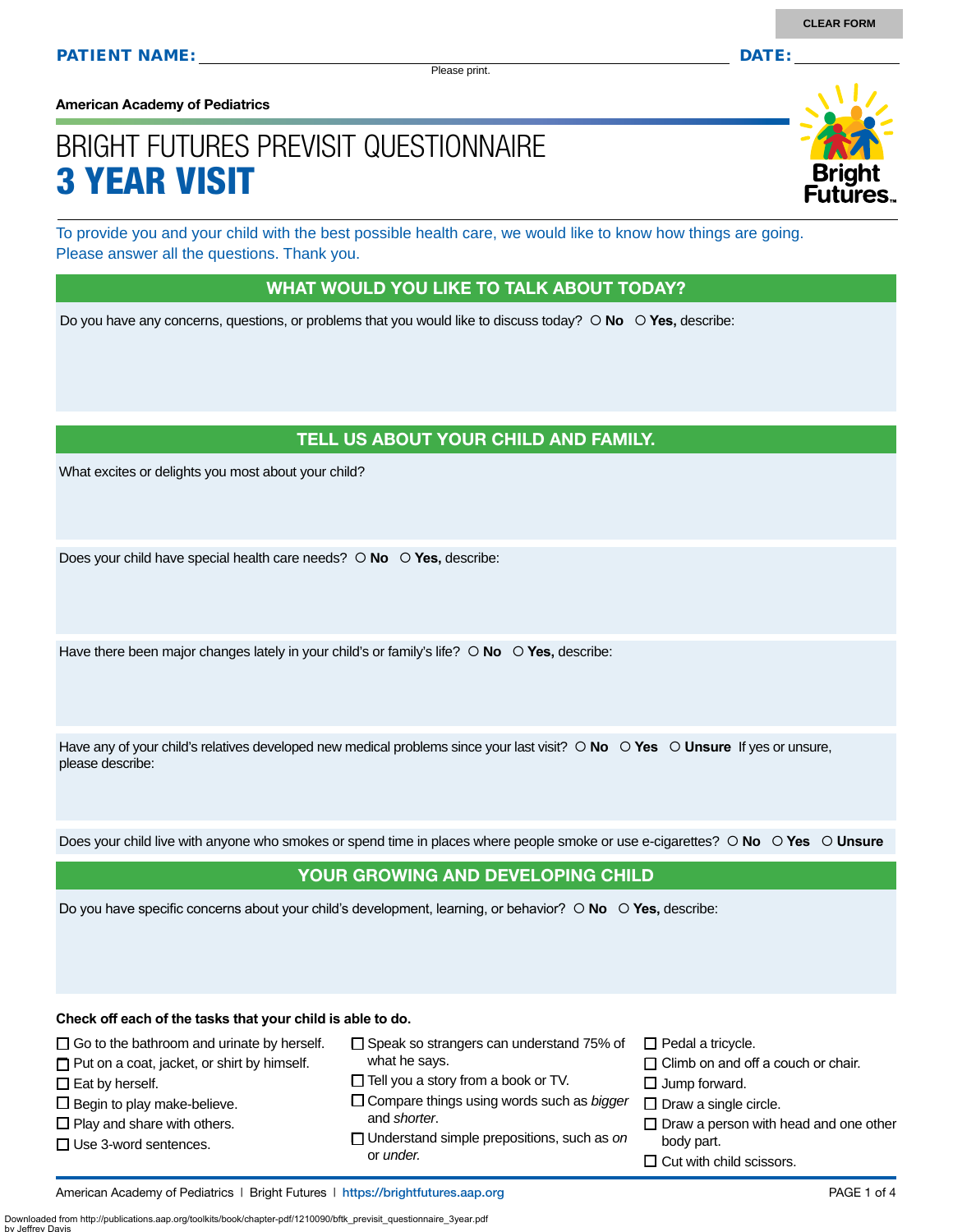# 3 YEAR VISIT

# RISK ASSESSMENT

| Anemia              | Does your child's diet include iron-rich foods, such as meat, iron-fortified cereals, or beans?                                                                                                          | O Yes         | $O$ No        | O Unsure |
|---------------------|----------------------------------------------------------------------------------------------------------------------------------------------------------------------------------------------------------|---------------|---------------|----------|
|                     | Do you ever struggle to put food on the table?                                                                                                                                                           | $O$ No        | O Yes         | O Unsure |
| <b>Hearing</b>      | Do you have concerns about how your child hears?                                                                                                                                                         | $\bigcirc$ No | O Yes         | O Unsure |
|                     | Do you have concerns about how your child speaks?                                                                                                                                                        | $O$ No        | O Yes         | O Unsure |
| Lead                | Does your child live in or visit a home or child care facility with an identified lead hazard or a<br>home built before 1960 that is in poor repair or was renovated in the past 6 months?               | $O$ No        | O Yes         | O Unsure |
| <b>Oral health</b>  | Does your child have a dentist?                                                                                                                                                                          | O Yes         | $\bigcirc$ No | O Unsure |
|                     | Does your child's primary water source contain fluoride?                                                                                                                                                 | O Yes         | $O$ No        | O Unsure |
| <b>Tuberculosis</b> | Was your child or any household member born in, or has he or she traveled to, a country<br>where tuberculosis is common (this includes countries in Africa, Asia, Latin America, and<br>Eastern Europe)? | $O$ No        | O Yes         | O Unsure |
|                     | Has your child had close contact with a person who has tuberculosis disease or who has had<br>a positive tuberculosis test result?                                                                       | $O$ No        | O Yes         | O Unsure |
|                     | Is your child infected with HIV?                                                                                                                                                                         | $O$ No        | O Yes         | O Unsure |

# ANTICIPATORY GUIDANCE

### How are things going for you, your child, and your family?

### YOUR FAMILY'S HEALTH AND WELL-BEING

| <b>Living Situation and Food Security</b>                                                                          |               |               |  |
|--------------------------------------------------------------------------------------------------------------------|---------------|---------------|--|
| Do you have enough heat, hot water, electricity, and working appliances?                                           | O Yes         | O No          |  |
| Do you have problems with bugs, rodents, peeling paint or plaster, mold, or dampness?                              | $\circ$ No    | O Yes         |  |
| Within the past 12 months, were you ever worried whether your food would run out before you got money to buy more? | $\circ$ No    | O Yes         |  |
| Within the past 12 months, did the food you bought not last, and you did not have money to get more?               | O No          | O Yes         |  |
| <b>Alcohol and Drugs</b>                                                                                           |               |               |  |
| Does anyone in your household drink beer, wine, or liquor?                                                         | $\bigcirc$ No | O Yes         |  |
| Do you or other family members use marijuana, cocaine, pain pills, narcotics, or other controlled substances?      | O No          | O Yes         |  |
| <b>Positive Family Interactions</b>                                                                                |               |               |  |
| Are your family members loving and affectionate with one another?                                                  | O Yes         | $O$ No        |  |
| Do you praise your child when he is being good?                                                                    | O Yes         | $\bigcirc$ No |  |
| Do you have ways to constructively handle anger and settle disputes in your family?                                | O Yes         | $O$ No        |  |
| Does everyone who cares for your child set the same limits for your child?                                         | O Yes         | $O$ No        |  |
| Do you allow your child to make choices, such as what clothes to wear or what books to read?                       | O Yes         | $O$ No        |  |
| Do you use simple words when asking your child a question or telling her what to do?                               | O Yes         | $\bigcirc$ No |  |
| <b>Taking Care of Yourself</b>                                                                                     |               |               |  |
| Do you take time for yourself?                                                                                     | O Yes         | O No          |  |
| Do you feel you are able to balance family and work?                                                               | O Yes         | O No          |  |
| Do you spend time alone with your partner?                                                                         | O Yes         | $\bigcirc$ No |  |

# PLAYING WITH SIBLINGS AND PEERS

| Does your child engage in fantasy play with dolls, toy animals, or blocks?                        | O Yes | $O$ No |
|---------------------------------------------------------------------------------------------------|-------|--------|
| Do you spend time alone with your child doing things you both enjoy?                              | O Yes | O No   |
| Does your child have chances to play with other children (such as on playdates and at preschool)? | O Yes | $O$ No |

Downloaded from http://publications.aap.org/toolkits/book/chapter-pdf/1210090/bftk\_previsit\_questionnaire\_3year.pdf

by Jeffrey I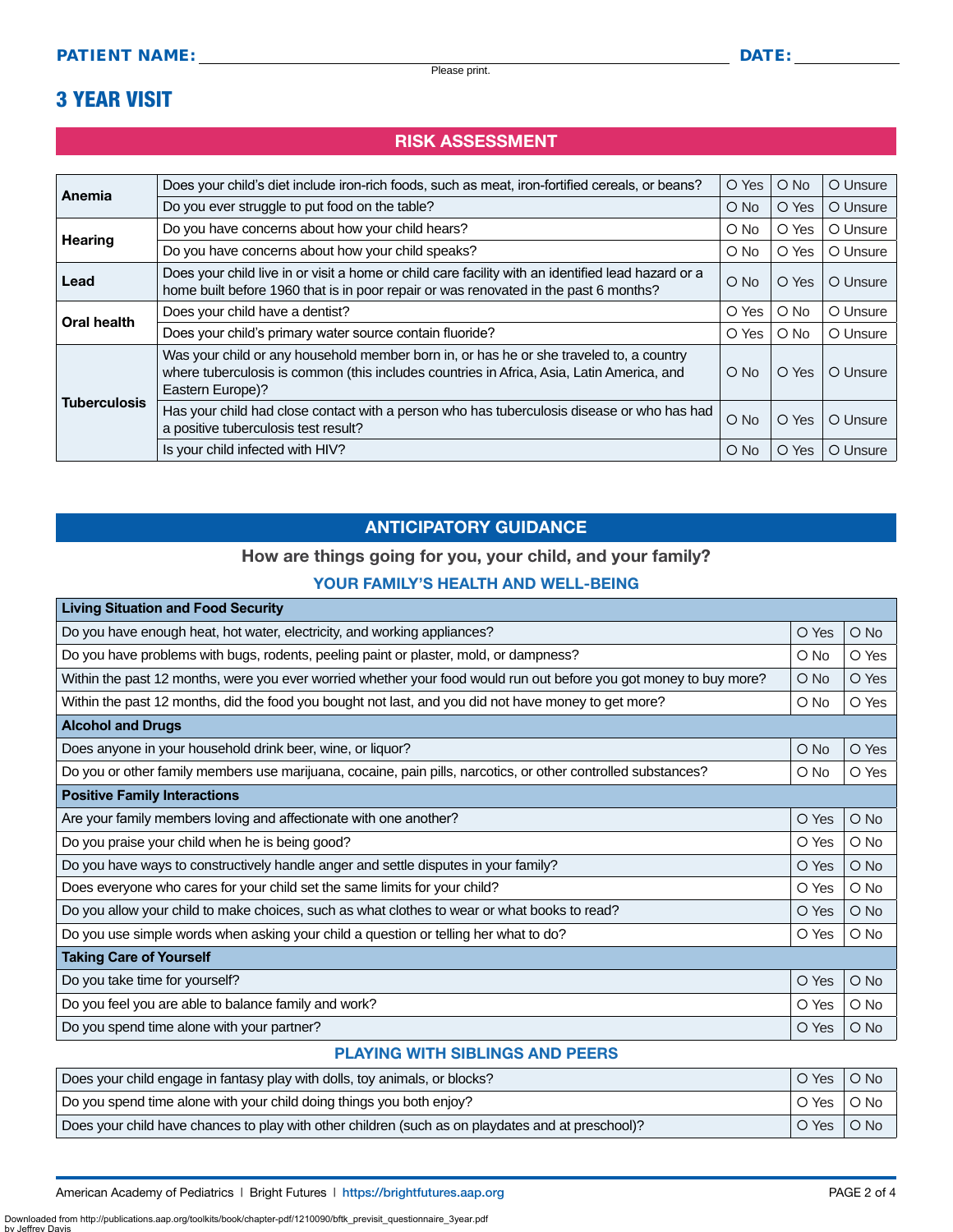Please print.

# 3 YEAR VISIT

**Nutritious Foods**

#### PLAYING WITH SIBLINGS AND PEERS (*CONTINUED*)

| When your child plays with other children, do you help him learn how to take turns? |      | O Yes       | $O$ No |
|-------------------------------------------------------------------------------------|------|-------------|--------|
| If you have other children, do they get along with each other?                      | O NA | O Yes ∣O No |        |
| Are you expecting or thinking about having another child?                           |      | $\circ$ No  | O Yes  |
|                                                                                     |      |             |        |

#### READING AND TALKING WITH YOUR CHILD

| Do you read, sing songs, or play word games with your child every day?                                  | O Yes        | $\overline{\bigcirc}$ No |
|---------------------------------------------------------------------------------------------------------|--------------|--------------------------|
| When you are reading together, do you ask your child questions about the pictures or story in the book? | ○ Yes │ ○ No |                          |
| Do you encourage your child to tell you about his day?                                                  | O Yes   O No |                          |
| Does your family speak more than one language at home?                                                  | $O$ No       | O Yes                    |

## EATING HEALTHY AND BEING ACTIVE

| <b>NUITILIOUS FOODS</b>                                                                                                                       |            |               |  |
|-----------------------------------------------------------------------------------------------------------------------------------------------|------------|---------------|--|
| Does your child drink water every day?                                                                                                        | O Yes      | $O$ No        |  |
| How many ounces of milk does your child drink on most days?                                                                                   |            | 0Z            |  |
| Do you offer your child a variety of foods, including vegetables, fruits, and foods rich in protein, such as meat, eggs,<br>chicken, or fish? | O Yes      | $O$ No        |  |
| Is your child willing to try new flavors and food textures?                                                                                   | O Yes      | $\circ$ No    |  |
| Do you let your child decide how much to eat and when to stop?                                                                                | O Yes      | $\bigcirc$ No |  |
| <b>Promoting Physical Activity and Limiting TV</b>                                                                                            |            |               |  |
| Are you physically active together as a family, such as going on walks or playing in the park?                                                | O Yes      | $\bigcirc$ No |  |
| Does your child play actively for at least 1 hour a day?                                                                                      | O Yes      | $\circ$ No    |  |
| How much time every day does your child spend watching TV or using computers, tablets, or smartphones?                                        | hours      |               |  |
| Does your child have a TV or an Internet-connected device in her bedroom?                                                                     | $\circ$ No | O Yes         |  |
| Has your family made a media use plan to help everyone balance time spent on media with other family and personal<br>activities?              | O Yes      | $O$ No        |  |

#### **SAFETY**

| O Yes         |               |
|---------------|---------------|
|               | $\bigcirc$ No |
| $\circ$ No    | O Yes         |
| O Yes         | $\bigcirc$ No |
| O Yes         | $\circ$ No    |
| $\circ$ No    | O Yes         |
| O Yes         | $\circ$ No    |
|               |               |
| $O$ No        | O Yes         |
| O Yes         | $\circ$ No    |
| O Yes         | $\bigcirc$ No |
|               |               |
| $\bigcirc$ No | O Yes         |
| O Yes         | $\circ$ No    |
|               |               |